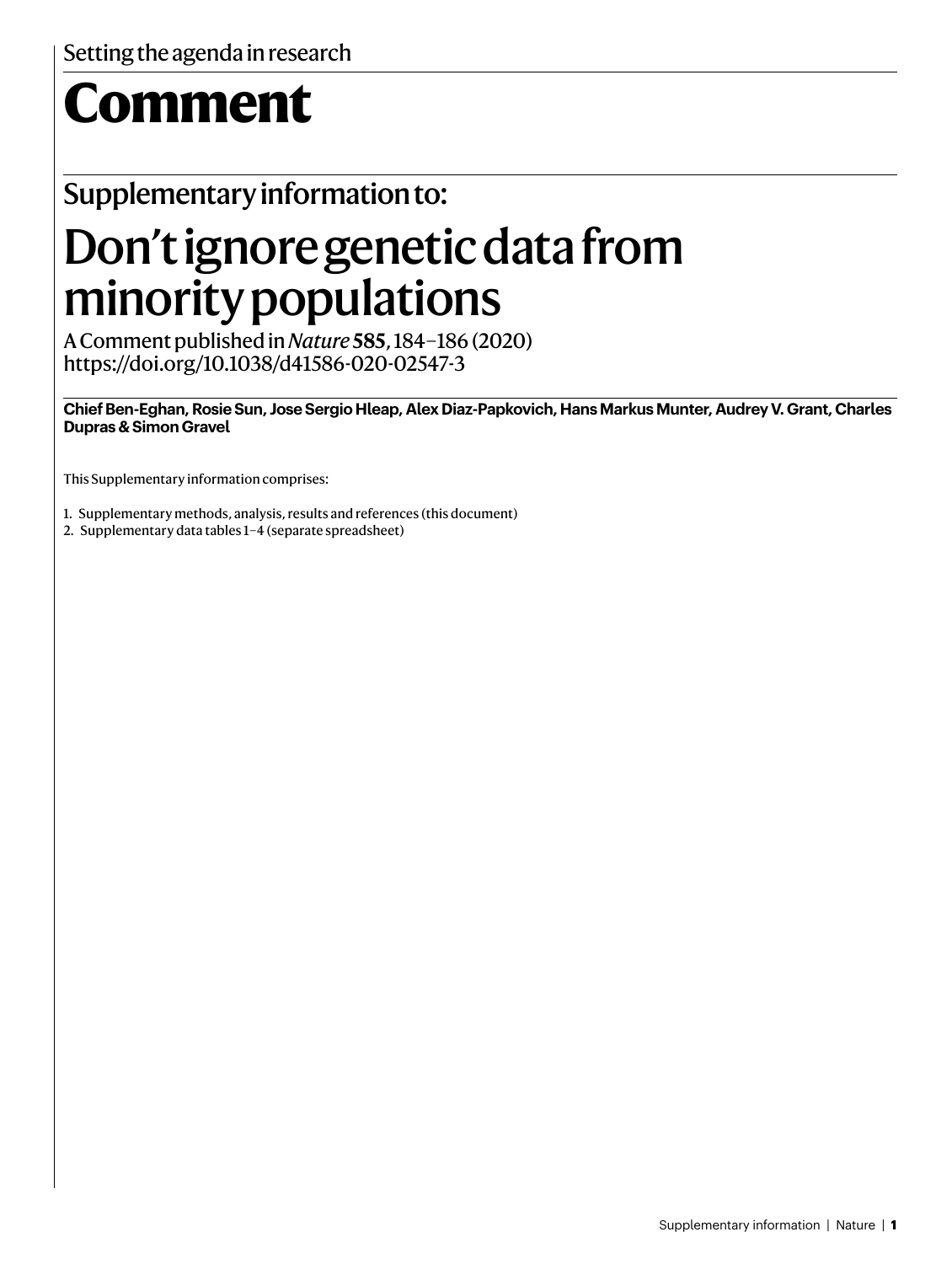## Supplementary information Don't ignore genetic data from minority populations

Chief Ben-Eghan<sup>1,3,\*</sup>, Rosie Sun<sup>2,3,\*</sup>, Jose Sergio Hleap<sup>4</sup>, Alex Diaz-Papkovich<sup>3,5</sup>, Hans Markus Munter<sup>1,3</sup>, Audrey V. Grant<sup>1,3,6</sup>, Charles Dupras<sup>7</sup>, and Simon Gravel<sup>1,3,†</sup> <sup>1</sup>Department of Human Genetics, McGill University, Montreal,

QC

H3A 0G1, Canada.

2Department of Pharmacology and Therapeutics, McGill University, Montreal, QC H3G 1Y6, Canada. 3McGill University and Genome Quebec Innovation Centre, Montreal, QC H3A 0G1, Canada.

4SHARCNET, University of Guelph, Guelph, ON N1G 2W, Canada.

5Quantitative Life Sciences Program, McGill University, Montreal, QC, H3A 0G1 Canada.

<sup>6</sup> Alan Edwards Center for Research on Pain, McGill University, Montreal, QC, H3A 0G1 Canada.

<sup>7</sup>Centre of Genomics and Policy, McGill University and Genome Quebec Innovation Centre, Montreal, QC, H3A 0G1, Canada.

\* contributed equally

†email:simon.gravel@mcgill.ca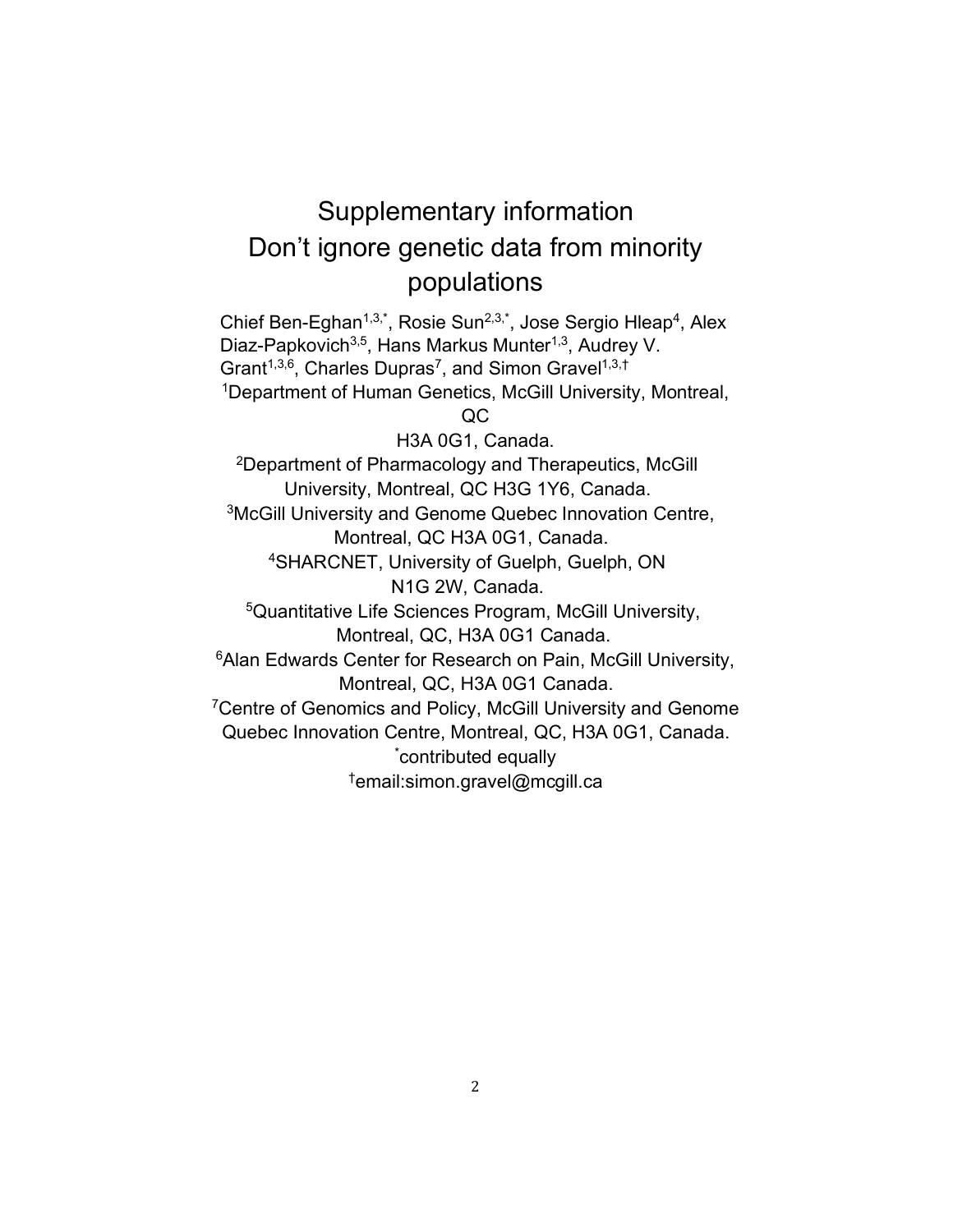#### **1. Population labels in Genome Wide Association Studies**

We distinguished among *MIN* populations using label choices made by each cohort. In UKB, for example, we considered identity category 'Black and Black British' as a group (*N* = 8*,*066) and pooled 'Asian and Asian British' and 'Chinese' categories in a single group (*N* = 11*,*456), despite the heterogeneity within and among groups. No label choice captures the complexity of population structure in ancestry, culture, and environment. However, combining labels in this way allowed us to compare related representation patterns across multiple studies (see Table S1 and Table S2 below for the breakdown of participants from the UKB and HRS).

| Self-reported ethnicity <sup>a</sup>          | Participants    | UK Population 2001 | UK Population 2011   |
|-----------------------------------------------|-----------------|--------------------|----------------------|
| White <sup>b</sup>                            | 472,837 (94.6%) | 19,085,322 (94.5%) | 21, 133, 317 (91.3%) |
| Black /Black British <sup>c</sup>             | 8,066 (1.6%)    | 302,073 (1.5%)     | 565,777 (2.4%)       |
| Mixed d                                       | 2,958 (0.6%)    | 82,389 (0.4%)      | 191,085 (0.8%)       |
| Asian/Asian British, and Chinese <sup>e</sup> | 11,456 (2.3%)   | 664,055 (3.3%)     | 1,107,159 (4.9%)     |
| Other Ethnic group                            | 4,560 (0.9%)    | 64,468 (0.3%)      | 149,274 (0.6%)       |

Table S1: Self-reported ethnic origins of UK Biobank participants and individuals in the

UK (all aged 40-69 years)

a Excludes 2,778 UK Biobank participants aged 40–69 years with missing data on ethnicity or responded "prefer not to answer" or "do not know."

b Includes White British, White Irish, and "other White background".

c Includes Caribbean, African, and "other Black background".

d Includes White and Black Caribbean, White and Black African, White and Asian, and "other mixed ethnic background".

e Includes Indian, Pakistani, Bangladeshi, "Any other Asian background" and Chinese.

Table adapted from Reference 1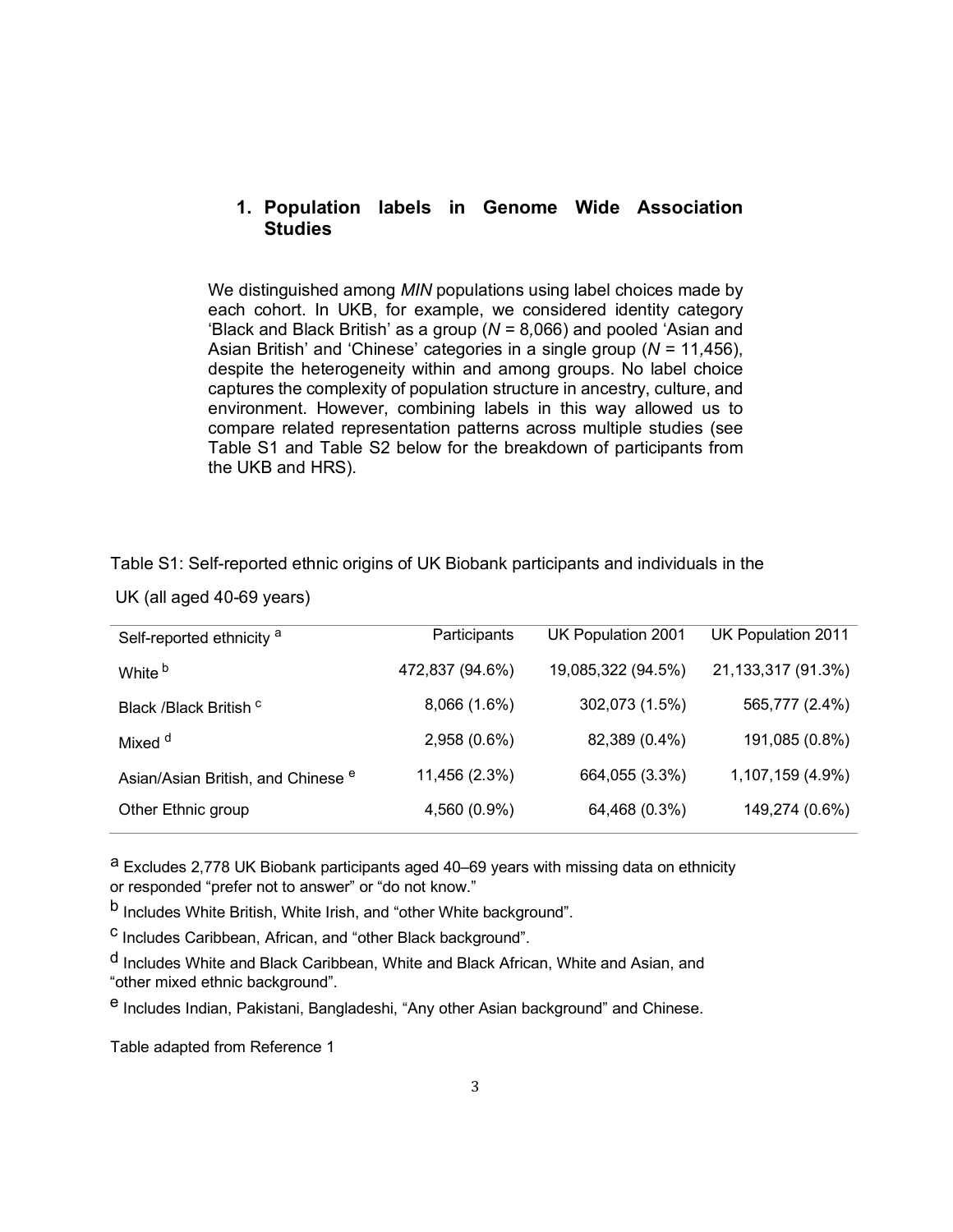| Table S2: Self-reported ethnicity of genotyped individuals in the HRS |  |  |  |
|-----------------------------------------------------------------------|--|--|--|
| 2016                                                                  |  |  |  |

| Ethnicity    | <b>Hispanic Status</b>     | Participants  |
|--------------|----------------------------|---------------|
| <b>Black</b> | Hispanic/ Other            | 32(0.25%)     |
| <b>Black</b> | Not Hispanic/ N/A          | 1,620 (13%)   |
| Other        | Hispanic/ Mexican American | 90(0.7%)      |
| Other        | Hispanic/ Other            | 89 (0.7%)     |
| Other        | Not Hispanic/ N/A          | 189 (1.5%)    |
| White        | Hispanic/ Mexican American | 615 (4.9%)    |
| White        | Hispanic/ Other            | 376 (3.0%)    |
| White        | Hispanic/ Type Unknown     | $1(0.008\%)$  |
| White        | Not Hispanic/ N/A          | 9,442 (75.8%) |
| Total        |                            | 12,454        |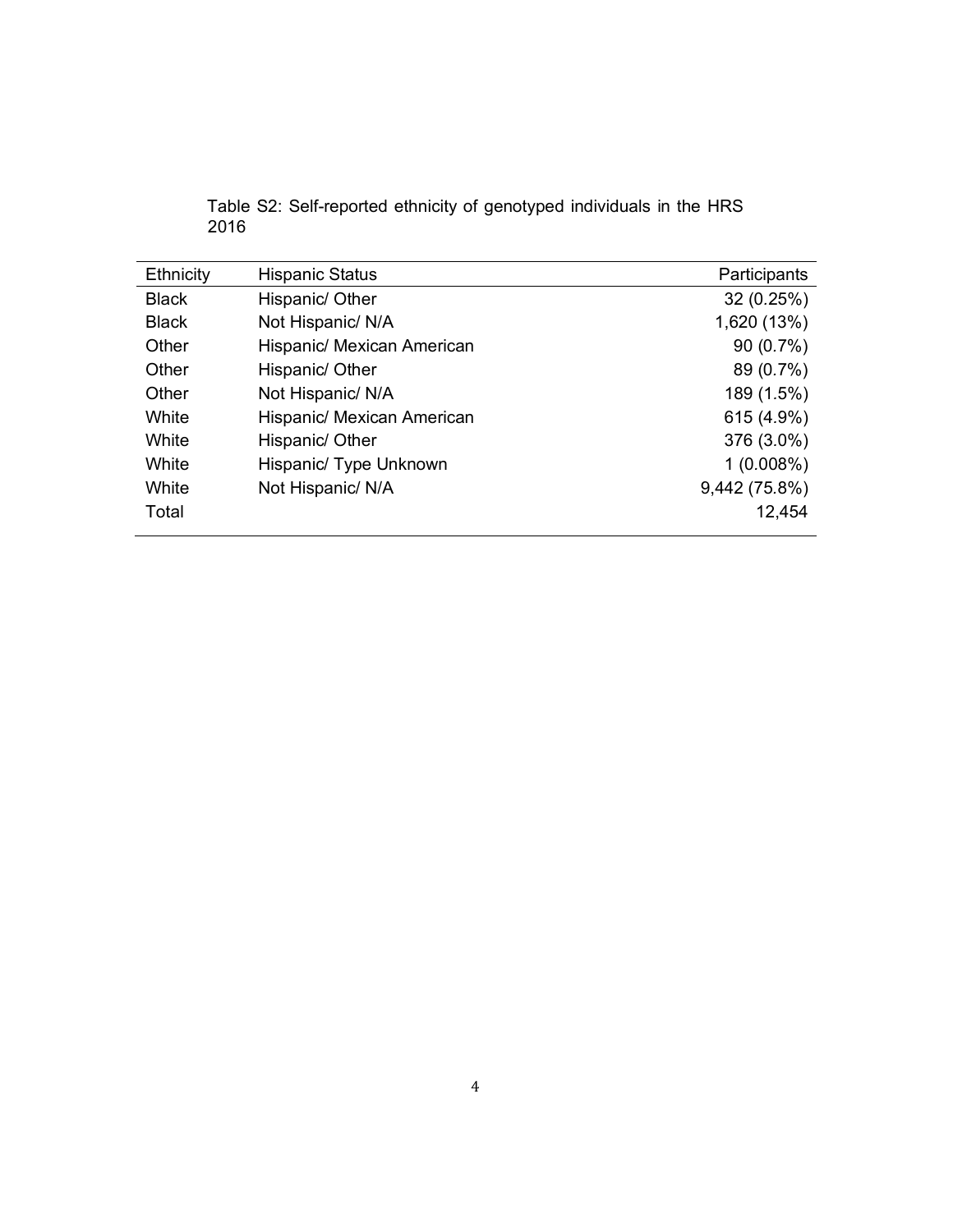#### **2. Literature Review – Methods & Results**

We searched the GWAS Catalog [2] with the keyword "UK Biobank" and found 22 articles. We excluded one study which was a geneenvironment interaction study. We reviewed 21 articles which conducted a GWAS or meta-analysis using UKB data.

Only 1 out of 21 studies included individuals of all ethnicities in UKB. The other studies restricted their analysis to only *MAJ* individuals in UKB. One study included Asian populations from a different cohort in a primary meta-analysis, but only used *MAJ* populations from UKB in the replication analysis [3]; another study excluded data from *MIN*  participants in the UKB for the primary analysis, but included *MIN*  populations from other cohorts in the replication [4]. The remaining 18 studies focused exclusively on *MAJ* participants from the UKB. (see Supplementary Data Table 1)

To validate our findings, we queried other databases including Elsevier, Scopus, biomed/Pubmed, biorxiv, and arxiv for articles that mentioned "GWAS", "genome-wide association studies", and "UK Biobank". This generated 1,265 results. Using an online literature review tool, Rayyan QCRI [5], we skimmed through the abstracts for studies that conducted a GWAS based on UKB data until we reached a pre-specified goal of 20 articles, none of which was in the GWAS Catalog list. Only 1 out of 20 studies included data from participants of all ethnicities in UKB, while the rest discarded *MIN* data in the analysis (see Supplementary Data Table 2).

To verify that these findings were not peculiar to UKB only, we used another cohort, HRS and queried the online HRS publication database [6] using the keyword "GWAS" and found 40 results. 17 out of 40 studies from the query results conducted a GWAS or meta-analysis using the HRS data. 11 out of 17 studies included participants of all ethnicities in HRS, while 6 limited their analysis to *MAJ* populations. (see Table S3 below and Supplementary Data Table 3 for details).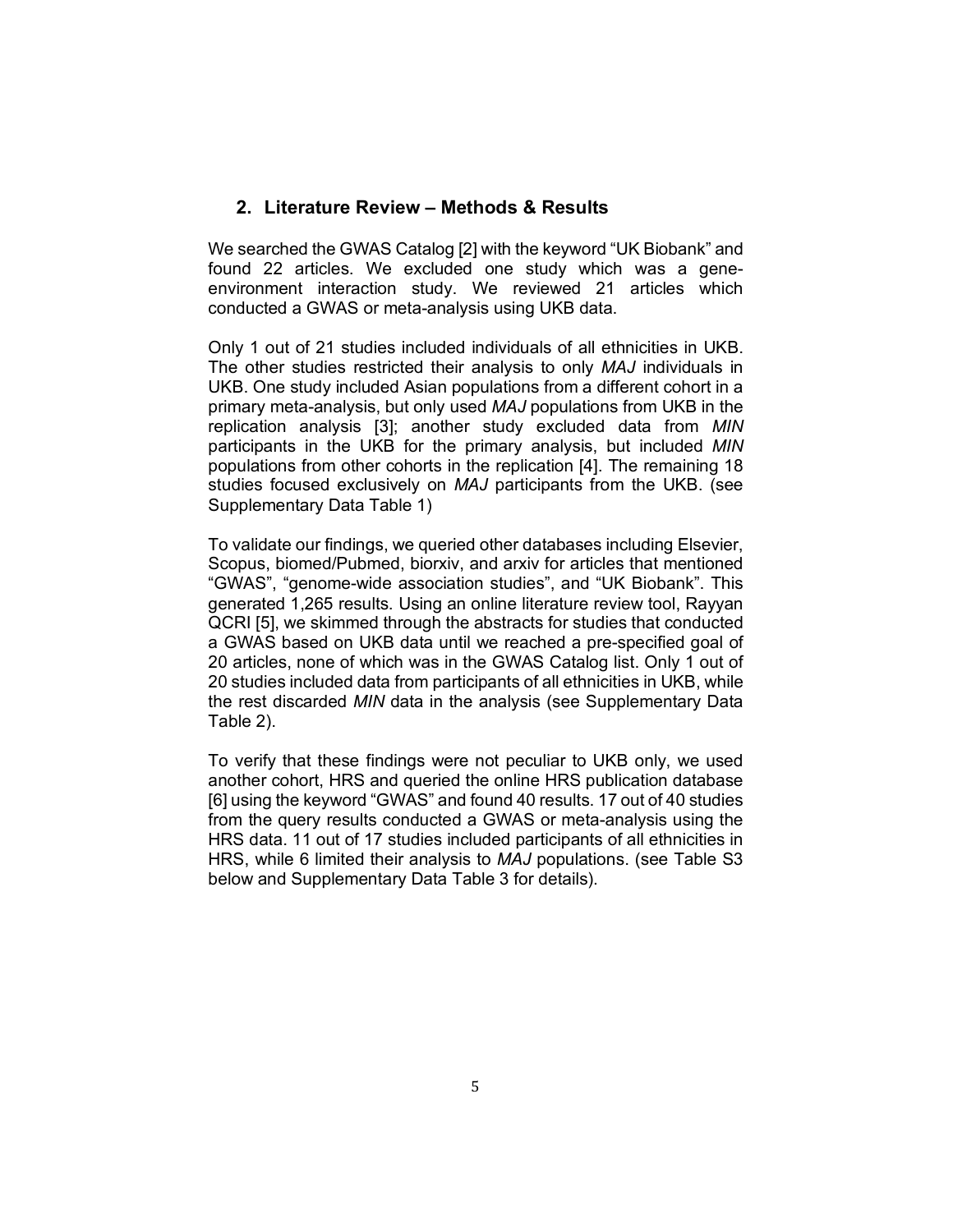|                           | Proportion    |
|---------------------------|---------------|
| <b>UKB (GWAS Catalog)</b> | 1/21(4.7%)    |
| UKB (other)               | $1/20(5.0\%)$ |
| <b>HRS</b>                | 11/17(64.7%)  |
|                           |               |

Table S3: Proportion of GWAS articles that included *MIN* data in analysis.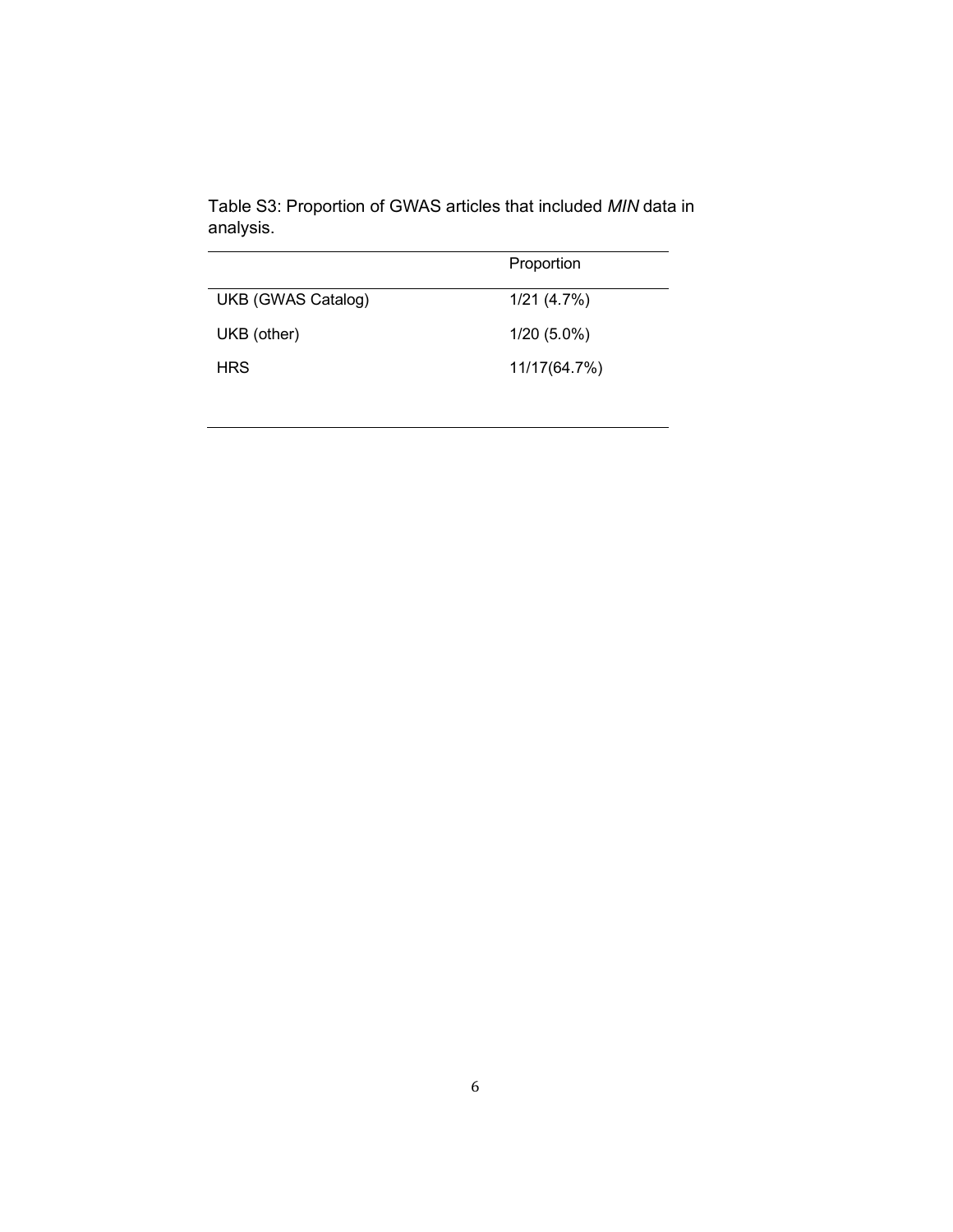#### **3. Proportion of Majority (***MAJ)* **and Minority (***MIN***) UK Biobank (UKB) populations Analyzed in the 21 studies queried**

In this section, we describe the approach used to estimate the proportion of minority population data used in the GWAS analyses. We used data from the 21 UK Biobank studies we queried from the GWAS catalog.

For each article index  $j \in \{1, ..., 21\}$ , let  $n_j$  be the number of individuals from UKB included in the corresponding GWAS analysis,  $n^{MAJ}_j$ , the number of individuals from MAJ, and  $n^{MIN}_j$  the number of individuals from MIN included in the study. All studies reported  $n_j^{MAJ}$ .  $n_j^{MIN}$  was taken to be zero if the study stated that if focused on individuals of MAJ, otherwise we used the explicit numbers reported in the study. We then computed the sum of analyzed samples as

$$
n_j = n_j^{MAJ} + n_j^{MIN}
$$

$$
N_{total} = \sum_{j=1}^{21} n_j
$$

$$
N_{MIN} = \sum_{j=1}^{21} n_j^{MIN}.
$$

The effective proportion of MIN individuals at time of analysis is simply  $\frac{N_{MIN}}{N_{total}}$  = 0.0006 = 0.06%. This proportion is lower than what we might expect if we simply multiplied the proportion of MIN participants in the UKB (5.4%) by the proportion of studies including the MIN participants (1/21), since the one study that included MIN participants focused on a small subset of the entire UKB.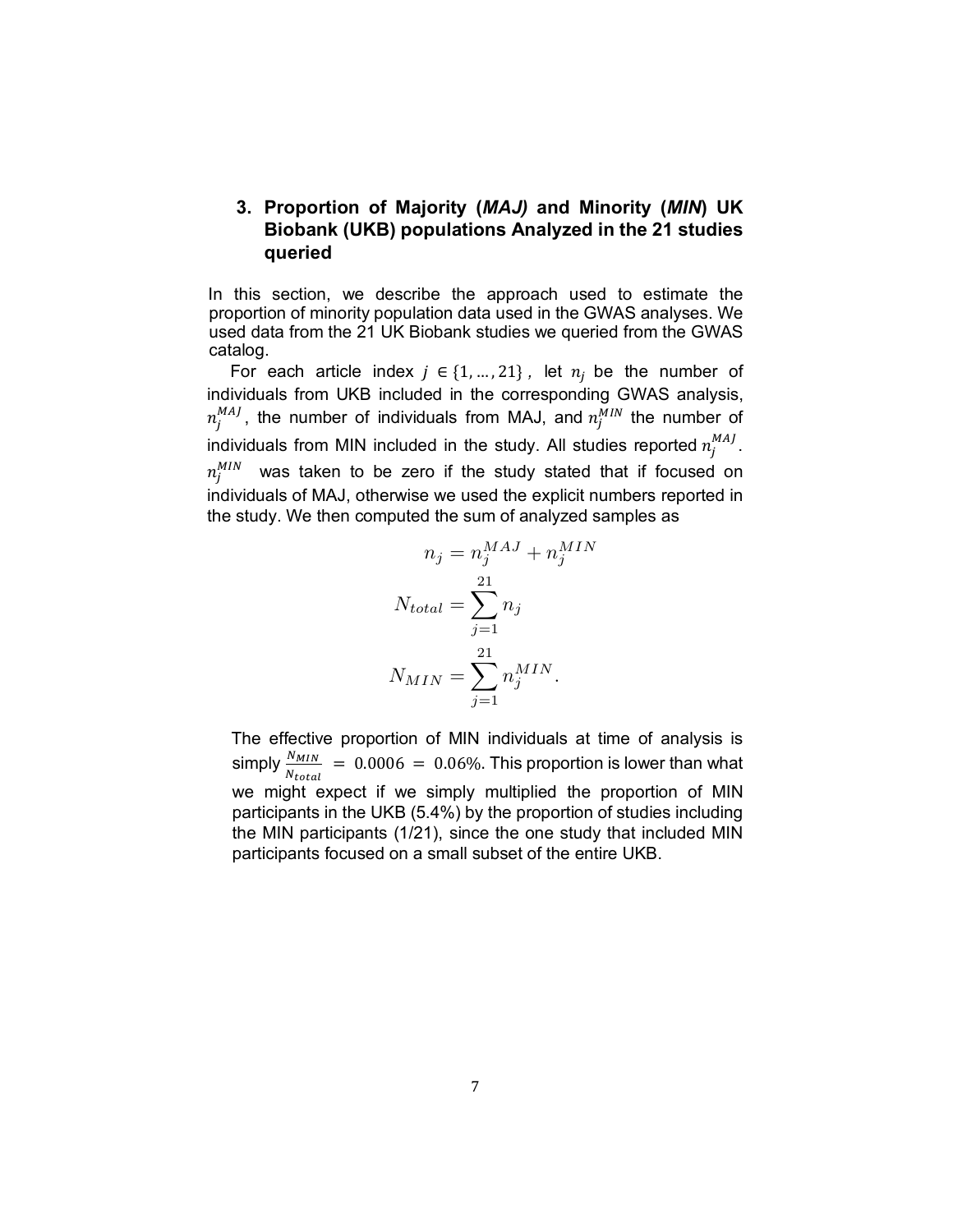#### **4. A simple GWAS analysis**

To illustrate a minimal stratified analysis, we performed a GWAS of eosinophil cell count in the UKB as part of a broader effort on the genetics of asthma [7]. Eosinophil production is a hallmark of atopic diseases including asthma, and a higher eosinophil blood count is systematically observed across asthma study populations [8].

We modelled the eosinophil cell count phenotype by adjusting for the following covariates: age, sex, smoking status, assessment centre where the blood samples were collected, machine counter that processed the blood samples, month, day of the week, time inside the day that the samples were collected, self-reported ethnic background of the individuals, height, weight and 10 principal components. We then normalized the resulting residuals by applying rank-based inverse normal transformation for each population.

Starting with the *MAJ* population (here individuals who self-identify as 'White British' only), we ran standard GWAS quality control pipeline (QC) on the imputed genotyped dosages (maf *>*0.01, HWE-p.value *>*1 × 10−6 , imputation R2 *>*0.3) for bi-allelic autosomal markers. We performed all the GWAS runs under the linear mixed model framework implemented in BOLT-LMM [9].

We applied the SNP2GENE function from FUMA [10] on the summary statistics to identify genomic risk loci for the phenotype. For each locus, we selected the top lead SNP (single nucleotide polymorphism) from a set of independent genome-wide significant SNPs (*p* ≤ 5×10<sup>-8</sup>) within a 250kb LD-block window (r2 *<*0.5). These SNPs were then used for downstream analysis.

We repeated the analysis in participants who identified as Black/Black British, and then in participants who identified as Asian/Asian British & Chinese, separately. We compared the effect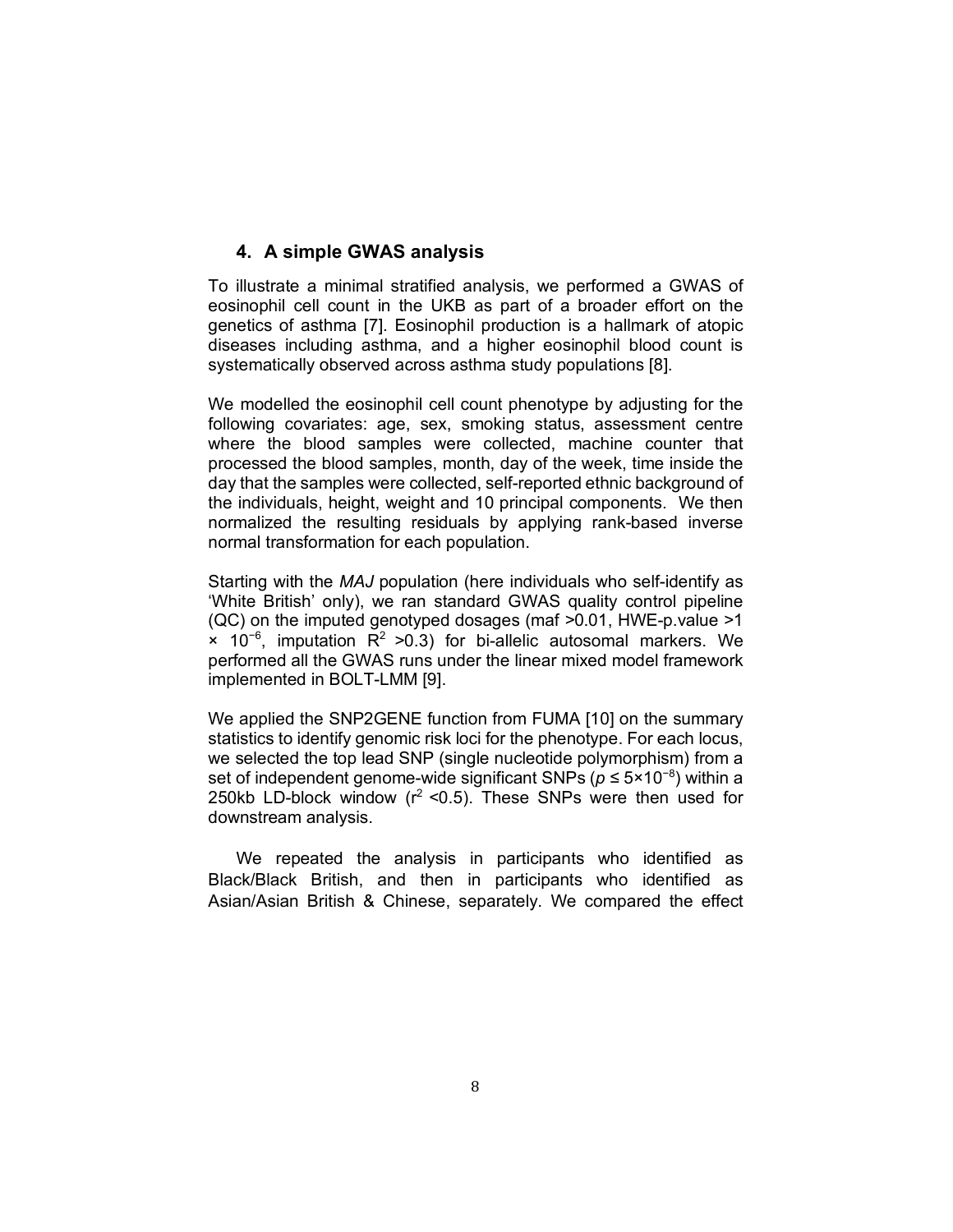sizes of the genome-wide significant associations in White British with those of Black/Black British and Asian/Asian British & Chinese (Figure S1). We find, as expected [11, 12, 13], that results are broadly correlated, but that the effect sizes are systematically lower in Black/Black British populations, sometimes to the point that differences are significant for individual variants (i.e., effect sizes are inconsistent). Such an analysis is straightforward once a GWAS pipeline has been set up and is a first line of evidence about the replicability of associations.



Figure S1: **Comparison of effect sizes across populations for phenotype 'eosinophil cell counts' and genetic variants reaching significance in the majority population.**

(a) White British and Asian/Asian British & Chinese populations, slope C.I. [0.63 - 1.06], *r* = 0*.*57 (b) White British and Black/Black British populations; slope C.I. [0.45 - 0.73], *r* = 0*.*48. Each dot represents a significant variant from a White British GWAS (top lead SNP) and for which standard error in *MIN* is below 0.02. 23*.*4% of the variants replicated at a 0.05 p-value in the Asian/Asian British & Chinese population compared to 7*.*1% in the Black/Black British population (blue dots). The red dot is a variant with inconsistent effect (*p <* 0*.*05 in *MIN*  but with opposite effect direction).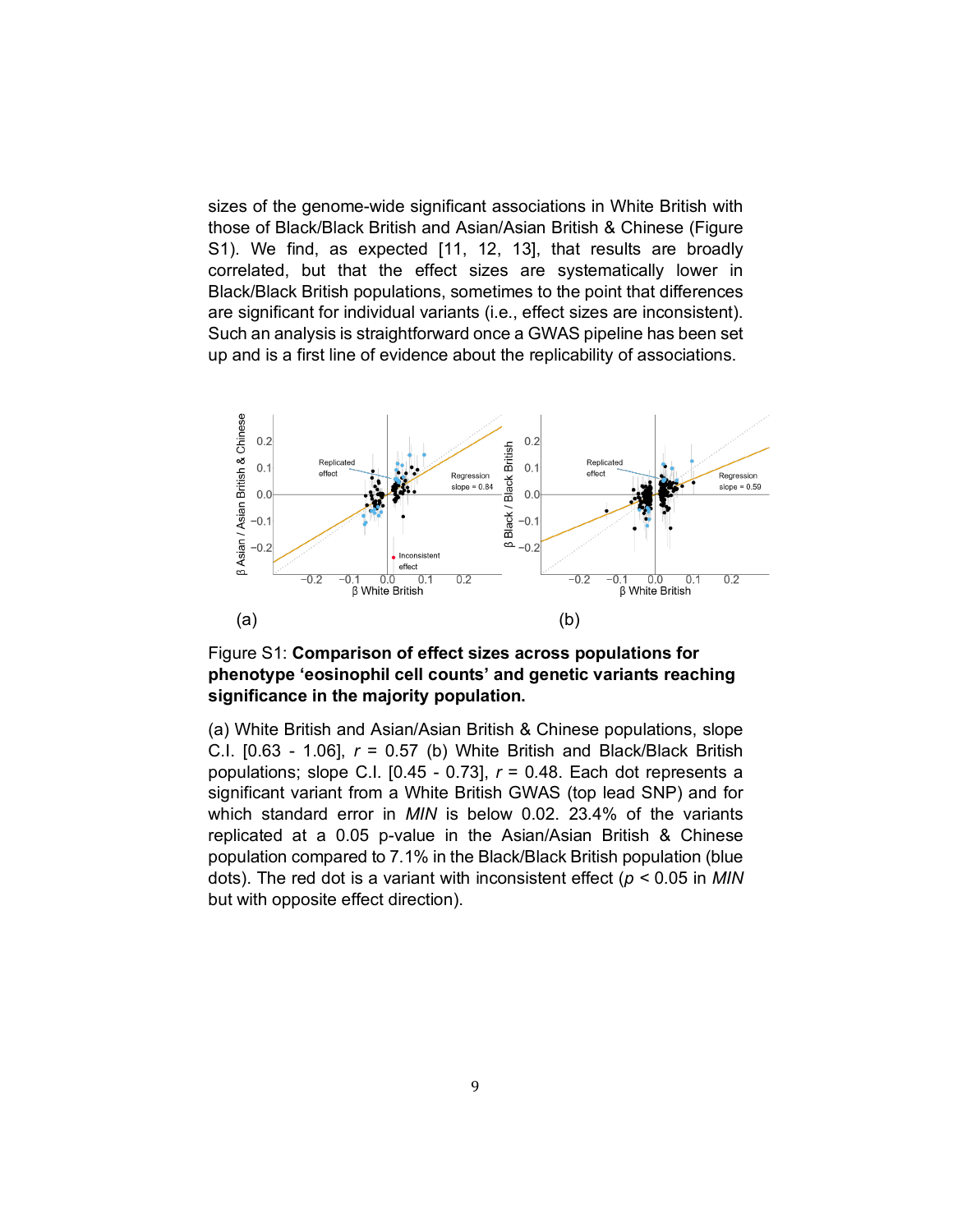#### **5. Software availability**

Code used to generate the results in this manuscript can be accessed here: https://github.com/Chiefeghan/GWAS.

#### **6. Data availability**

UK Biobank analyses were conducted via application 6728.

UK Biobank summary statistics from our analyses are publicly available at : https://github.com/Chiefeghan/GWAS.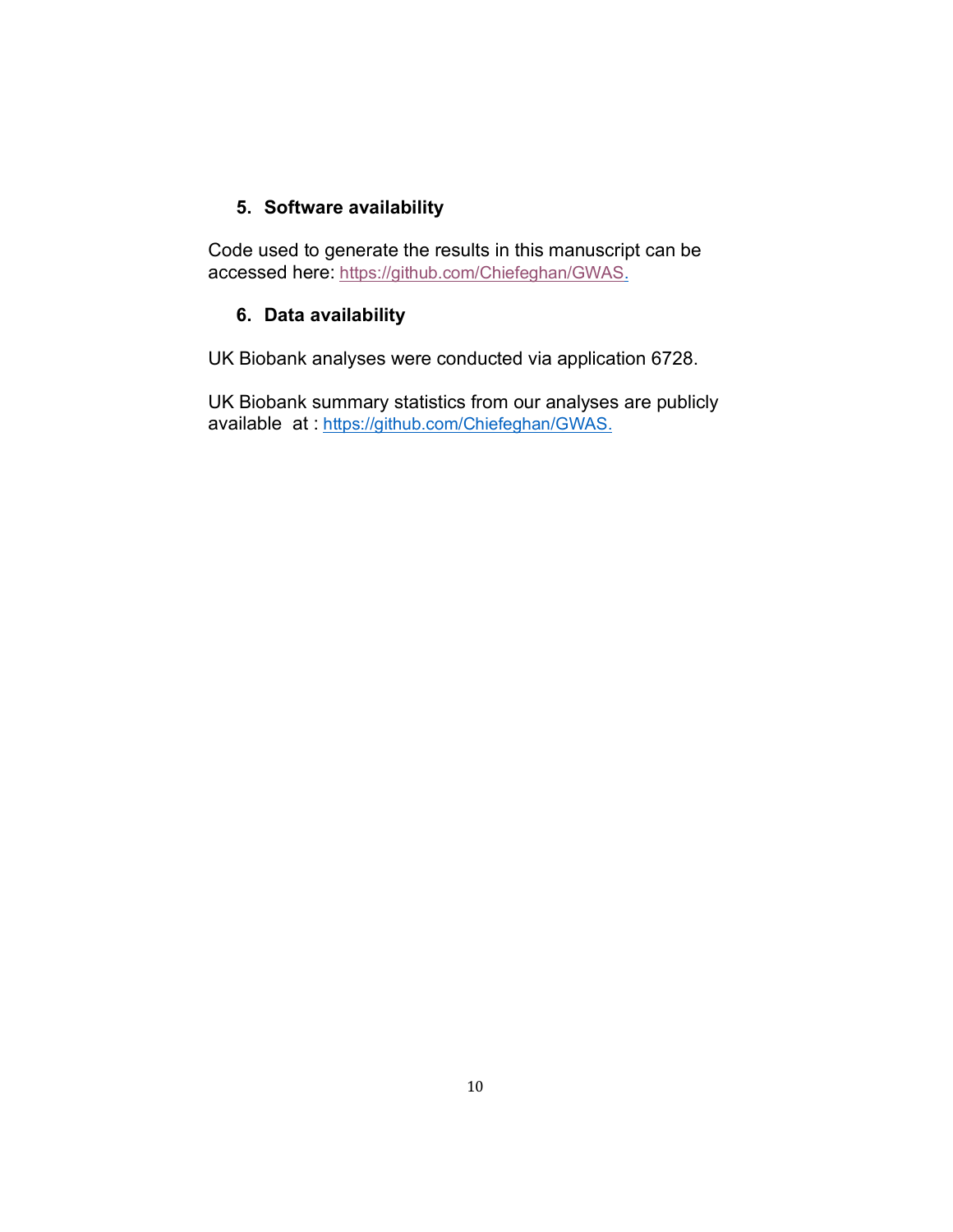#### **7. References**

- [1] Anna Fry, Thomas J. Littlejohns, et al. "Comparison of Sociodemographic and Health-Related Characteristics of UK Biobank Participants With Those of the General Population". *American Journal of Epidemiology* 186.9 (2017), 1026.
- [2] Annalisa Buniello, Jacqueline A L MacArthur, et al. "The NHGRI-EBI GWAS Catalog of published genome-wide association studies, targeted arrays and summary statistics 2019". *Nucleic Acids Research* 47.D1 (2018, accessed February 2019), p. D1005.
- [3] Milly S. Tedja, Robert Wojciechowski, et al. "Genome-wide association meta-analysis highlights light-induced signaling as a driver for refractive error". *Nature Genetics* 50.6 (2018), p. 834.
- [4] Helen R. Warren, Evangelos Evangelou, et al. "Genome-wide association analysis identifies novel blood pressure loci and offers biological insights into cardiovascular risk". *Nature Genetics* 49.3 (2017), p. 403.
- [5] Mourad Ouzzani, Hossam Hammady, Zbys Fedorowicz, and Ahmed Elmagarmid. "Rayyana web and mobile app for systematic reviews". *Systematic Reviews* 5.1 (2016), p. 210.
- [6] Health and Retirement Study Survey Publications. (accessed February 2019, https://hrs.isr.umich.edu/publications/biblio/).
- [7] William J. Astle, Heather Elding, et al. "The Allelic Landscape" of Human Blood Cell Trait Variation and Links to Common Complex Disease". *Cell* 167.5 (2016), p. 1415.